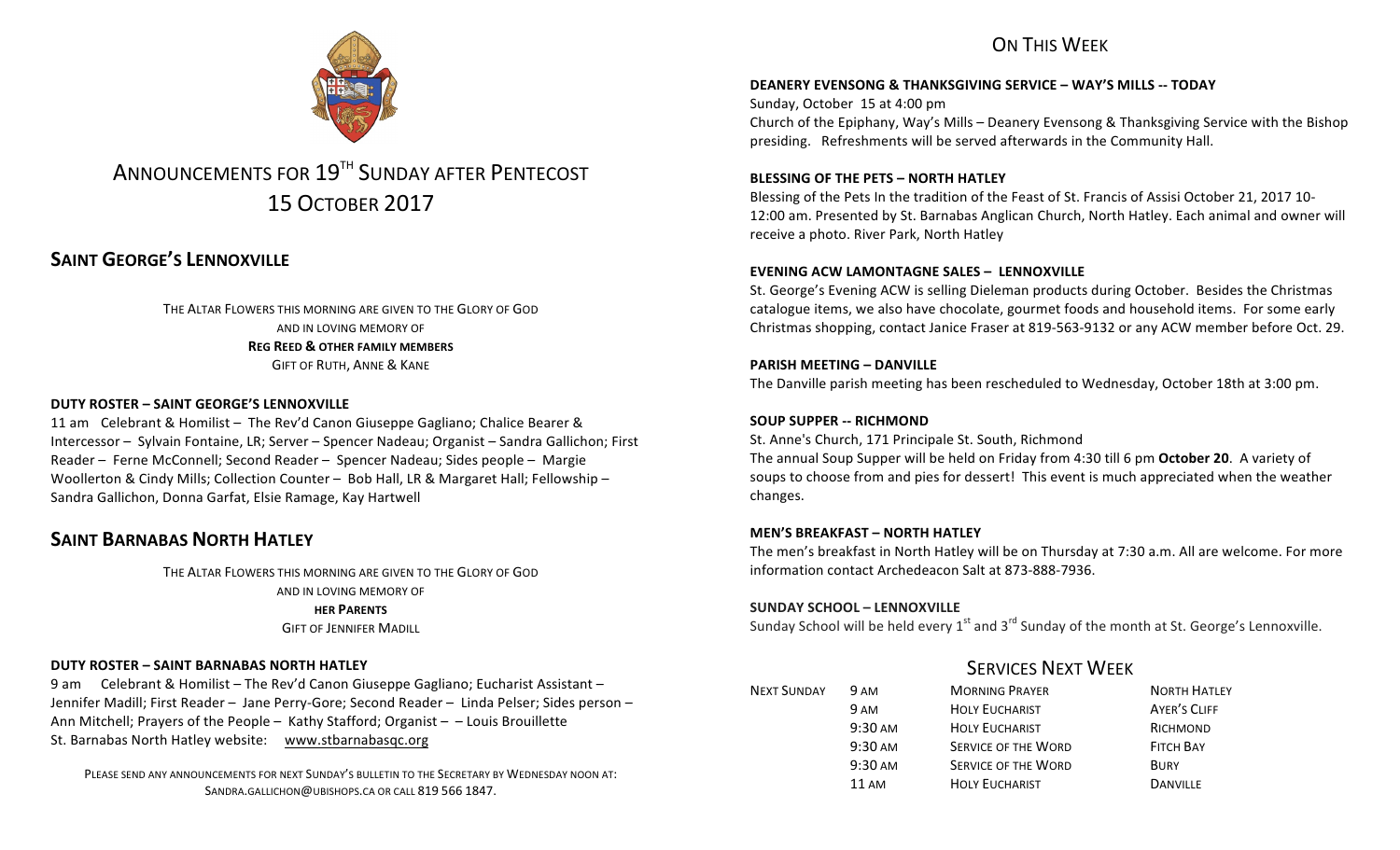| $11 \text{ AM}$    | <b>SERVICE OF THE WORD</b> | LENNOXVILLE      |
|--------------------|----------------------------|------------------|
| 11 AM              | <b>SERVICE OF THE WORD</b> | <b>MAGOG</b>     |
| 11 AM              | <b>SERVICE OF THE WORD</b> | <b>COOKSHIRE</b> |
| $11 \text{ AM}$    | <b>HOLY EUCHARIST</b>      | <b>COATICOOK</b> |
| $1:30 \text{ }$ PM | <b>RESERVED SACRAMENT</b>  | <b>KIRKDALE</b>  |

# UPCOMING EVENTS

#### **BU/CRC REFUGEE STUDENT SPONSORSHIP USED BOOK SALE – LENNOXVILLE**

The Bishop's/Champlain Refugee Student Sponsorship Committee will be holding their annual Used Book Sale at Lennoxville United Church, 6 Church Street, Sherbrooke (Lennoxville Borough) on: Thursday, October 19 from 4 p.m.  $-8$  p.m, Friday, October 20 from 11 a.m.  $-8$  p.m., Saturday, October 21 from 9 a.m. – noon. Fill a bag with books for \$5 beginning at noon on Saturday. To donate books, bring them to the church hall on Tue., Oct. 17 from 1-6pm, Wed. Oct. 18 from 9am-6pm or Thurs., Oct. 19 from 9am – noon. All proceeds go to assisting our two sponsored students who this year, have come from Rwanda and Iraq.

#### **SEAFARERS' BOXES – LENNOXVILLE**

The Bus Trip to Quebec City to deliver seafarers' boxes to the Port of Quebec will be on **Wednesday, November 1st.** Please call Kay Hartwell at 819-346-5056 to reserve a seat. Now is a good time to pack a shoebox for those away from home.

#### **RUMMAGE SALE – LENNOXVILLE**

St. George's Lennoxville will hold its Fall Rummage Sale on Thursday, October 26 from 10 am  $-5$ pm, Friday, October 27 from 10 am  $-5$  pm. The bag sale is Saturday, October 28 from 8:30 am noon. Articles for the sale may be left at the Church Hall during the week of October 22nd. SAVE YOUR \$\$\$ SHOP WITH US! For more information or pickup, call 819-562-6245 or 819-346-5056.

#### **DEANERY SERVICE – GEORGEVILLE**

Our Fifth Sunday Deanery service will take place on October 29th at 10:30 am at the parish of St George, Georgeville. The Rev'd Canon Giuseppe Gagliano will be preacher and celebrant, assisted by The Ven. Dean Ross. A simple lunch will follow at Murray Memorial Hall. If you would like to bring food to share, please contact Gene Ross (819-563-8013).

#### **ORDINATION – LENNOXVILLE**

Sunday, November 26 at 4 p.m. at St. George's Lennoxville

All are invited to witness the ordination of Gene Ross and Gabriel Kwenga to the Sacred Diaconate by the Right Rev'd Bruce Myers. Due to the ordination, services are cancelled in North Hatley, Lennoxville, Danville, Bury, Cookshire, Ayer's Cliff and Coaticook.



#### **DEANERY MINISTRY COMMITTEE (DMC)** The Vicar General - 679 9957; The Rural Dean, RUTH SHEERAN - 566 4937;

The Rev'd Canon GIUSEPPE GAGLIANO - 570 3433, & JANE BISHOP - 887 6802

#### **REGIONAL MINISTRY CLERGY**

*INCUMBENTS* The Venerable Dr EDWARD SIMONTON OGS, Vicar General - 819 679 9957 The Rev'd Canon GIUSEPPE GAGLIANO - 819 570 3433 *HONOURARY ASSISTANT* The Rev'd Canon Frep Richardson - 819 569 5277

#### **REGIONAL MINISTRY DEANERY LAY READERS**

JANE BISHOP, Deanery Lay Reader & Pastoral Visitor - 887 6802 JOAN DRINKWATER, Deanery Lay Reader & Pastoral Visitor - 842 2640 LORNA GORDON, Deanery Lay Reader & Pastoral Visitor - 569 6986 GABRIEL KWENGA, Deanery Lay Reader - 342 3223 MARILYN MASTINE, Deanery Lay Reader & Pastoral Visitor - 839 2554 GENE ROSS, Deanery Lay Reader & Pastoral Visitor - 563 8013

#### **PARISH CONTACTS**

ST MARK'S, ACTON VALE - David Eaves, Warden - 514 995 2761 ST GEORGE, AYER'S CLIFF - Greta Nish, Warden - 838 5329 ST JOHN, BROOKBURY - Jane Bishop, Steward - 887 6802 ST PAUL, BURY- Serena Wintle, Warden - 875 5210 ST STEPHEN, COATICOOK - Lauraine Denis, Warden - 849 7196 ST PETER, COOKSHIRE - Bernard Hodge, Warden - 875 3839 ST AUGUSTINE, DANVILLE - Rick Goodfellow, Warden - 848 2091 HOLY TRINITY, DENISON MILLS - Marilyn Mastine, Steward - 839 2554 ST GEORGE, DRUMMONDVILLE - Hugh Bieber, Warden - 826 2209 ST MATTHIAS, FITCH BAY - Brian Wharry - 876 2813 ST JAMES, HATLEY - Charlene Johann, Warden - 838 5473 HOLY TRINITY, KIRKDALE - Marilyn Mastine, Steward - 839 2554 ST GEORGE, LENNOXVILLE - Sandra Gallichon, Secretary - 346 5564 or 566 1847 ST BARNABAS, MILBY - Esther Barnett, Vestry Clerk - 837 2261 ST LUKE, MAGOG - Robert Chapman, Warden - 562-2133 ST BARNABAS, NORTH HATLEY - Jennifer Madill, Secretary - 842 2697 ST ANNE, RICHMOND - Don Nixon, Treasurer - 826 2694 ST PAUL, SYDENHAM - Marilyn Mastine, Deanery Lay Reader - 839 2554 CHURCH OF THE EPIPHANY, WAY's MILLS - Douglas Sheard, Warden - 849 3813 For Further Information please visit the Deanery Website: www.deaneryofstfrancis.com